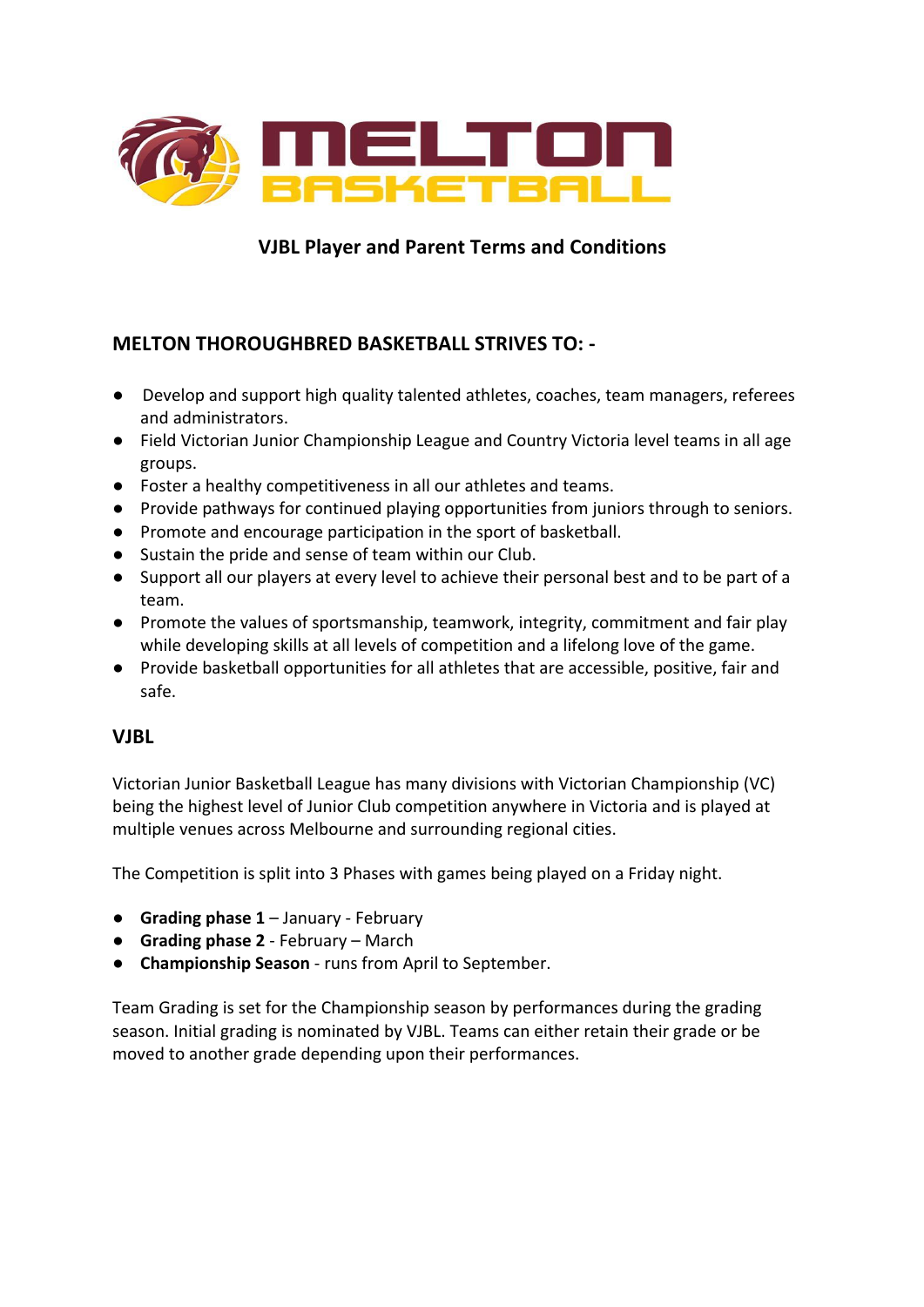# **BVC COUNTRY CHAMPIONSHIPS SCHEDULE 2021**

For an Athlete to be eligible to represent an Association at the Country Championships they must satisfy the following criteria;

- 1. The Athlete must reside at a "Country" residential address as defined by the Basketball Victoria High Performance Boundary.
- 2. The Athlete must be a registered, financial and regularly competing member of the Associations current domestic competition.

Regularly competing means qualified for domestic finals.

If an athlete is eligible to represent two or more associations, the athlete will determine which representative program they wish to play for.

Melton Basketball will send its first named team to these championships with consideration to those players selected in the second Melton team then Country Victoria (CV) Jamboree, CV Academy or CV State Development programs if positions are available.

Dates for BVC Country Championships:

#### **TBA**

### **TEAM STRUCTURE**

#### **Coach**

The coach has been selected based on their knowledge, skill and experience.

Should you wish to discuss your child's progress, training or performance please talk to the Team manager and make a time to speak to the coach.

It is Club policy that a 24-hour period lapses after any game before discussion (including text, email or social media contact) between a coach and a parent takes place regarding the Friday night game. There will also be a third person in that meeting as an observer.

Breaching this rule may attract varying disciplinary actions by the Club.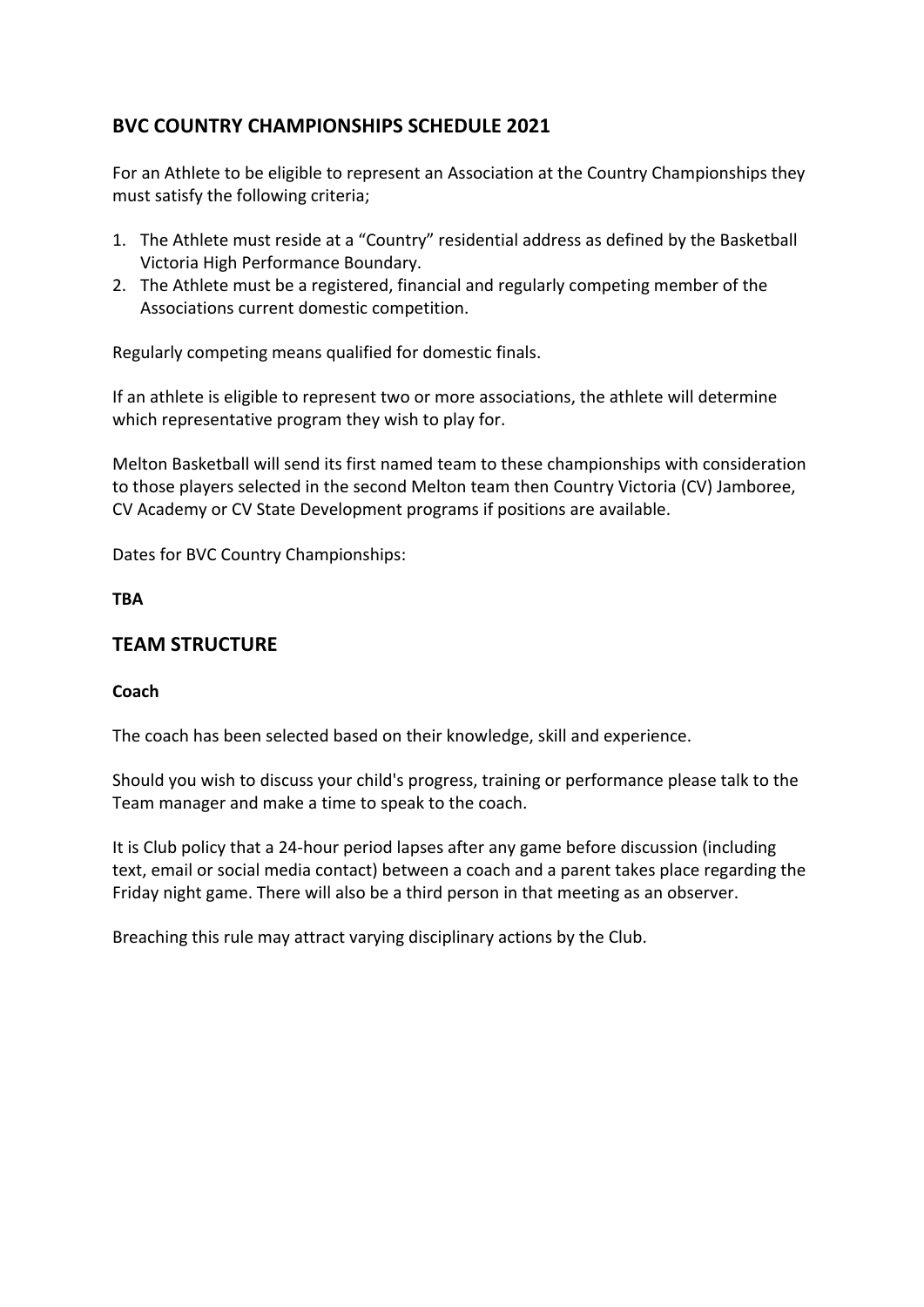#### **Team Manager (TM)**

Every team has a TM, this role is assumed by a parent/volunteer within the team. The TM is a liaison between the coach and parents, as well as the team and the club.

The TM's role is to perform administrative tasks associated with managing the team so that the Coach can focus on player development. Any administrative questions regarding your team or the club should be referred to your TM.

The TM does not get involved with coaching matters but in conjunction with the coach looks after player welfare.

If you have any concerns do not hesitate to speak to your Team Manager, who will be able to guide you to the person you need to contact.

Should you have an issue in regard to your child's training or games the following steps are to be taken

- 1. Contact the Team Manager and make an appropriate time with the coach to discuss.
- 2. If initial approach via the TM does not resolve the issue, then the issue should be taken directly to the Director of Coaching

Our primary source of news and information is through emails. All families must advise the Club of a reliable email address. Your Team Managers (TM) are our communications network for the Club. Please ensure that you check TM emails. A Club newsletter is emailed monthly to all families and posted on our website.

If the issue is substantial and/or directly involves the TM and/or Coach contact the VJBL Delegate. 

If you have any concerns with scores, fixtures or anything associated with the VJBL, please direct these concerns to the TM.

### **TEAM SELECTION**

The Melton Thoroughbred basketball teams are selected on the basis of the best players for the team. Consideration is given to skill, performance, attitude team chemistry and fair play.

NO position is promised or guaranteed to any player.

The Head Coaches of each Age Group or Director of Coaching may adjust teams to balance out positions. Such adjustments are based on skill development of each player with consideration given to the number of players and their playing positions in each age group.

Teams are not final until the commencement of Grading Phase 2.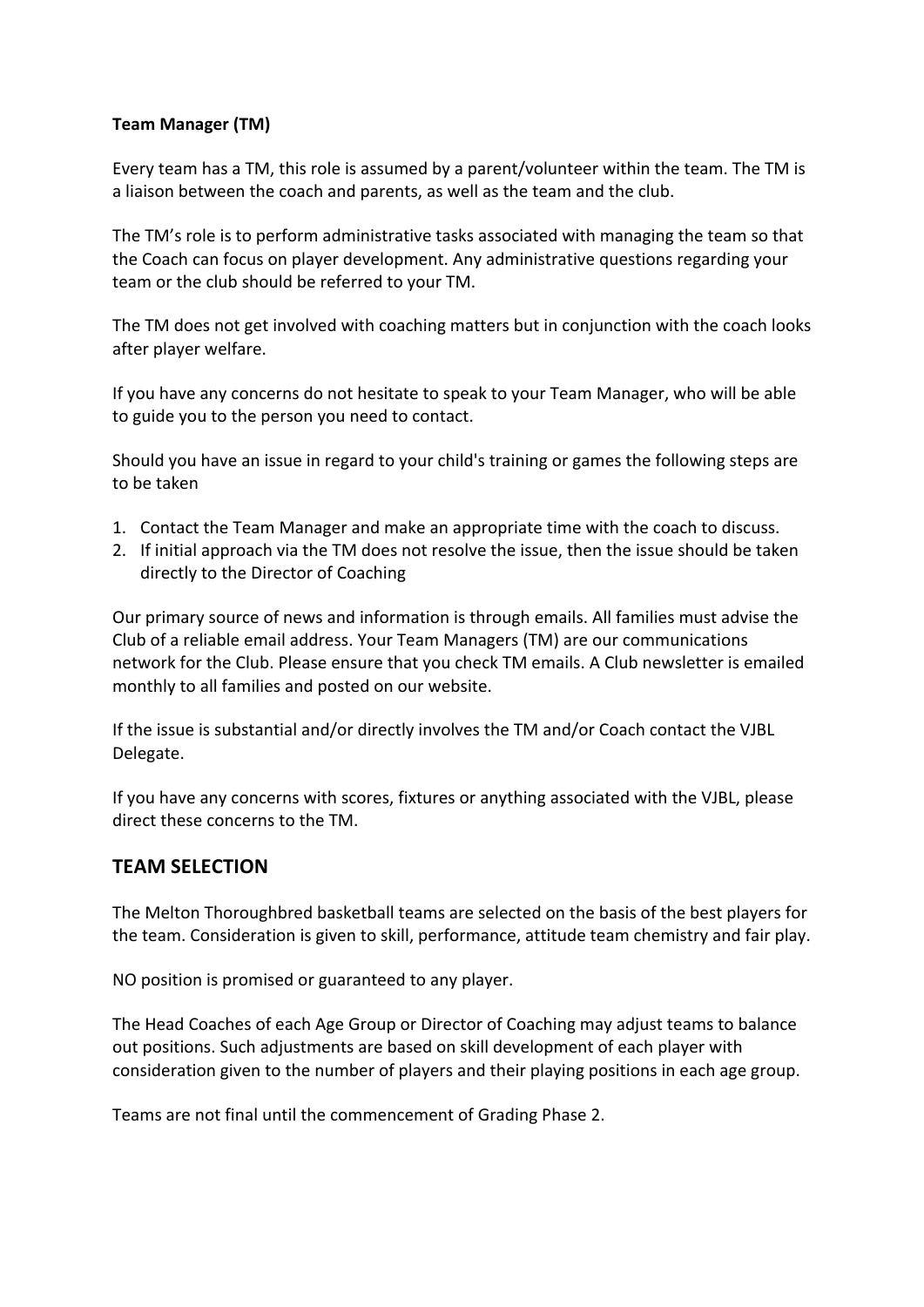## **TECHNICAL FOULS**

Players who receive behavioural technical fouls in games during the VJBL/Country Championship playing calendar year will have the following penalty applied.

**1<sup>st</sup> Technical foul** in any VJBL game (qualifying or regular season) a player who receives a technical foul will automatically receive a 1-game suspension from all competitions in which they participate.

2<sup>nd</sup> **Technical foul** in any VJBL (qualifying or regular season) a player who receives a 2<sup>nd</sup> technical foul will receive a 2-game suspension (not including bye game)

**3<sup>rd</sup> Technical foul** in any VJBL (qualifying or regular season) a player who receives a 3<sup>rd</sup> technical foul will receive a 3-game suspension (not including bye game) and their position in the team will be reviewed.

Technical fouls for flopping will not be added to your quota.

### **HOME COURT, EXPECTATIONS, TRAINING, GAMES & FIXTURES**

Thoroughbred Basketball home court is:-

Melton Indoor Recreation Centre (MIRC) 159 Coburns Road 

Melton West Victoria 3337 

Injured players are expected to attend training and games to watch the plays and maintain the team focus. If a player is unavailable for training through illness or injury, that player must provide a Doctors Certificate to their Head Coach prior to their next available game to play. If a player is unavailable for training /Games due to family/school commitments for the team coach should naturally be provided with adequate prior notice of any such intended absences. 

Players playing time is directly dependent on this courteous communication and the 3 "A's" OF COURT TIME, actual attendance and effort and development at training.

This is an issue that all parents and players are concerned with.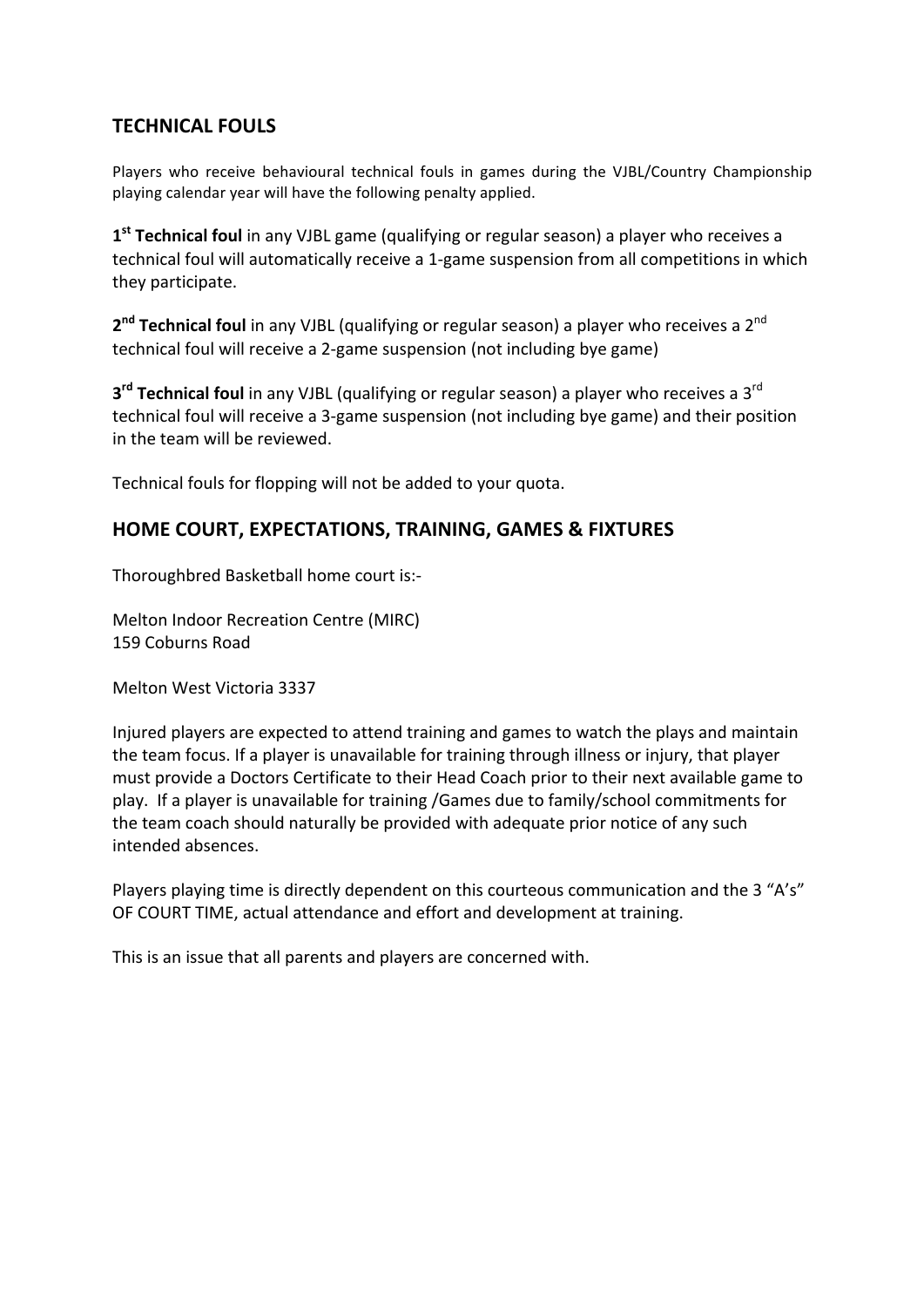### **3 "A's" OF COURT TIME**

**Attendance, Attitude** and Aptitude. Playing time is **EARNED**, not guaranteed. A spot on a Thoroughbred team and consequently game time is a PRIVLIDGE, not a right.

- **ATTENDANCE:** Attend every practice prepared to give 100% effort. Attend every game prepare to give 100% effort in whatever role is given. Those roles could range from being a starter to defensive specialist to coming from the bench to impact the game to supporting the players on the court at any given time. Practice to play at yours and the team's highest level. Playing time will be adjusted due to missed practice time. All of these roles are extremely important to your team's success.
- **ATTITUDE:** Show respect toward coaches, officials, teammates and opponents. The tone of your voice, body language, reaction to instruction and facial expression all reflect your attitude.
- Remember, it doesn't matter how talented someone is, a poor attitude will destroy a team.
- **APTITUDE:** This is the skill, knowledge of the game and of what the team is trying to achieve, and how each player's abilities in those areas relate to the team success.

### Examples;

- Basketball IQ within our offence, defence and what to do in game situations. (Knowing game plays and being able to execute with confidence and a timely manner)
- Ability to listen and follow instructions.
- A high level of physical conditioning (speed, endurance, strength, agility).
- Key basketball fundamentals; play defence/offence with intensity, take good shots, block out and rebound, avoid turnovers and a desire to jump on loose balls.
- Selection to a team **DOES NOT** automatically guarantee equal court time.
- The amount of court time given to players varies according to the team needs, individual performances, strategies & tactics employed by the Coach. Due to the nature of Representative Basketball, players cannot be guaranteed equal court time.
- The Club is committed to giving your child the best training that can be provided but the skill application, home practice and desire to play may also earn them more court time.
- Players are required to arrive 10 minutes prior to training and 30 minutes before a game to prepare for the game adjust to stadium lighting, court markings, warm-ups and team talks. All mobile phones are to be put away to allow focus on the coach and warm up.
- VJBL governing body requires a medical certificate within two weeks of an injury that may require extensive time away from the game (otherwise the athlete may not qualify to play in finals).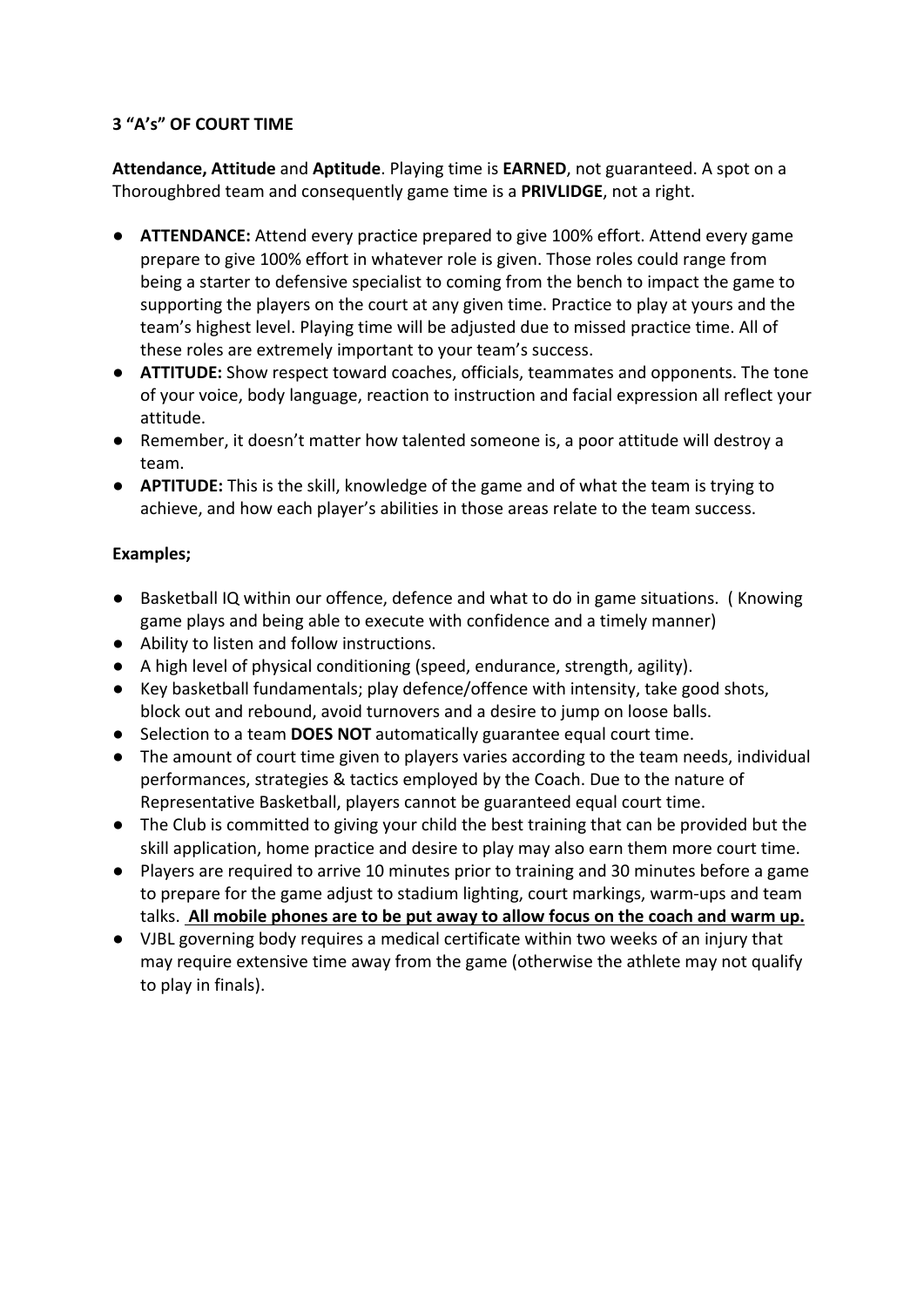## **SCORING**

Each team must provide 2 scorers for every game. Scorers are not provided at venues. The Coach and Team Manager do not perform this job as they have the responsibility and the workload of coaching and administering their team on Friday nights and at training for the whole year.

Friday/tournament scoring by families is compulsory. The TM will draw up a roster, all families are expected to fulfil this duty.

Home team (first named team) must work the clock and Shot clock (if applicable) Visiting team (second named team) must do the Stadium Scoring (Electronic Scoresheet).

#### **Score bench duties**

Two parents are rostered on for score bench duties each week. One parent will call the player numbers while the other will record details on the sheet. If we are on the clock, one parent will operate the shot clock (VC only U14 age group and up), the other the time clock. However, please check what is recorded on stadium scoring after every point scored or foul given as mistakes can easily be made in the excitement of the moment.

When working on the score bench you are **NOT** allowed to barrack for your team or make comments to the referees during the game. It is inappropriate and a distraction to have younger children sitting with you while completing score bench duties. The team will be fined by Basketball Victoria for each infringement on the score sheet, for example not recording the name of the coach, assistant coach or not indicating that a VJBL ball is used or players not signing the team sheet.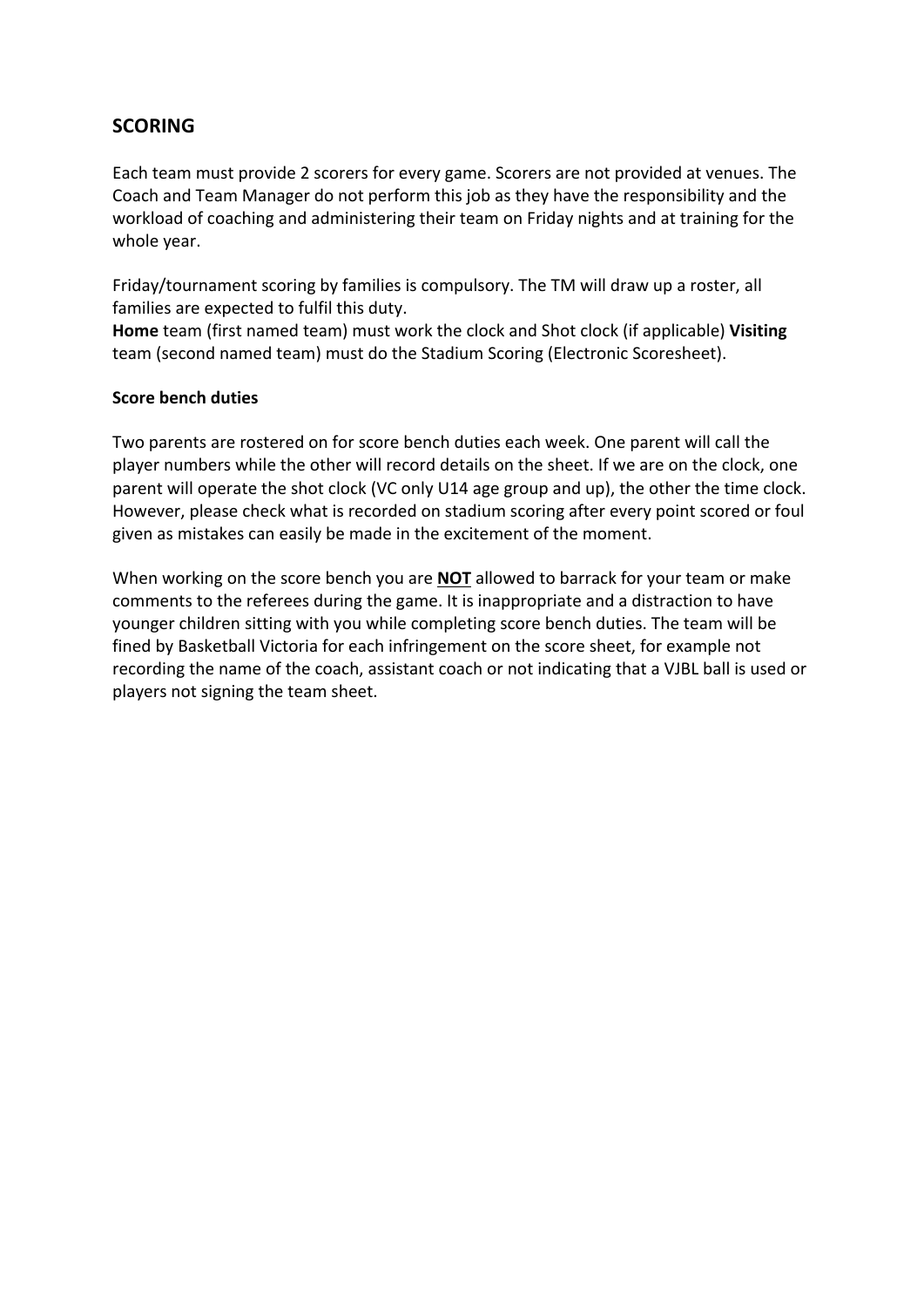### **FIXTURES**

Fixtures can be found on www.vjbl.com.au click on fixtures. During grading fixtures are released less than a week before the first phase. Crossover game fixtures are released the week of the game.

TM's will contact their team with the fixture but it is a good idea to check it yourself regularly. 

Grading games are played at neutral venues. During the Championship season there is generally one home game, followed by an "away" game. Games are played on Fridays including the last Friday night of school terms. During the season all fixtures will be advised by your TM.

Weekly game results can be found on the VJBL website. Depending on what league your team competes in the top 4 or 5 teams qualify for finals.

Game times vary. Usually the younger age groups play from 6.30pm and the older age groups (U16, U18, U21) may play as late as 9.50pm.

Melton Basketball Association expects that all parents, athletes and spectators, respect the role of all game officials (scorers, coaches and referees).

Under NO circumstances are you permitted to approach an official before, during or after any sanctioned game. Any breach of the above will result in disciplinary action as sanctioned by VJBL and or Melton Basketball Association.

Melton Thoroughbreds strives to provide the best available coaching, and facilities for the development of your child. This development and the opportunities provided, can give your child the chance to play at the highest levels, as a junior and later as a senior player.

To do this we need to work together on and off the court as a team.

We hope that your child enjoys playing with the Melton Thoroughbreds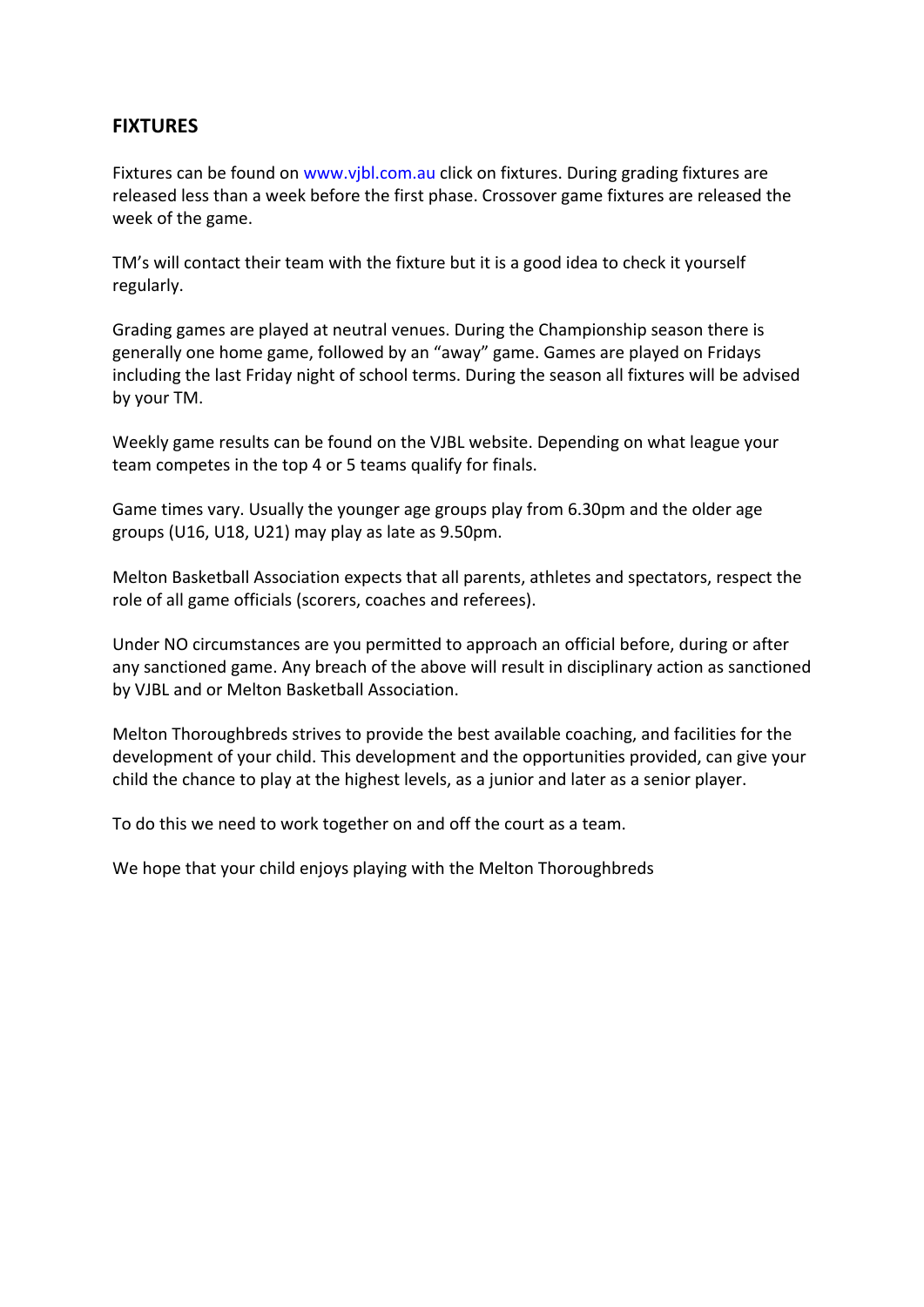# **PARENTAL/GAURDIAN INVOLVEMENT**

When your child is selected to play Representative Basketball for the Melton Thoroughbreds, parents & family are an integral part of the Thoroughbred program and you will be required to:

- Help and encourage your child through hard training and competition.
- Help make Melton Thoroughbreds a strong Club by supporting all of its basketball activities from Under 12 to senior levels.
- Help your Team (e.g. Team Manager, scoring when rostered, providing carpooling when required).
- Help your Team by providing enthusiastic and fair support at games (see Codes of Conduct).
- Help support Melton Thoroughbreds by supporting its special events.
- Being involved will help your family become part of the Thoroughbred Family. It is also good fun, with plenty of opportunities to meet other parents and enjoy social events
- Although at times you may not agree with coaches decisions or instructions to the team please refrain from coaching your child from the sidelines. This is not only distracting to your child and the team it is also placing pressure on your child and can cause confusion to the team.
- Parents will be required to volunteer 1 hours (min) of their time during the season to help out with fundraising, big v and or canteen duties. (Compulsory)

| Type                                    | Costs                 |
|-----------------------------------------|-----------------------|
| <b>Player Registration</b>              | \$375.00              |
| <b>Additional Siblings Registration</b> | \$337.50              |
| Game Sheet & Training*                  | Approx \$15.00 p/week |
| Uniform**                               | \$175.00              |

### **FEES**

\* Game Sheet and trainings fees may change dependant upon structure to be decided by VJBL

\*\* Uniform compulsory for new players

\$50 of Player Registration will be collected upon registration and is non-refundable.

The remainder will be invoiced to parents prior to the 3rd January 2021.

Payment plan advice will be sent with Invoice if necessary.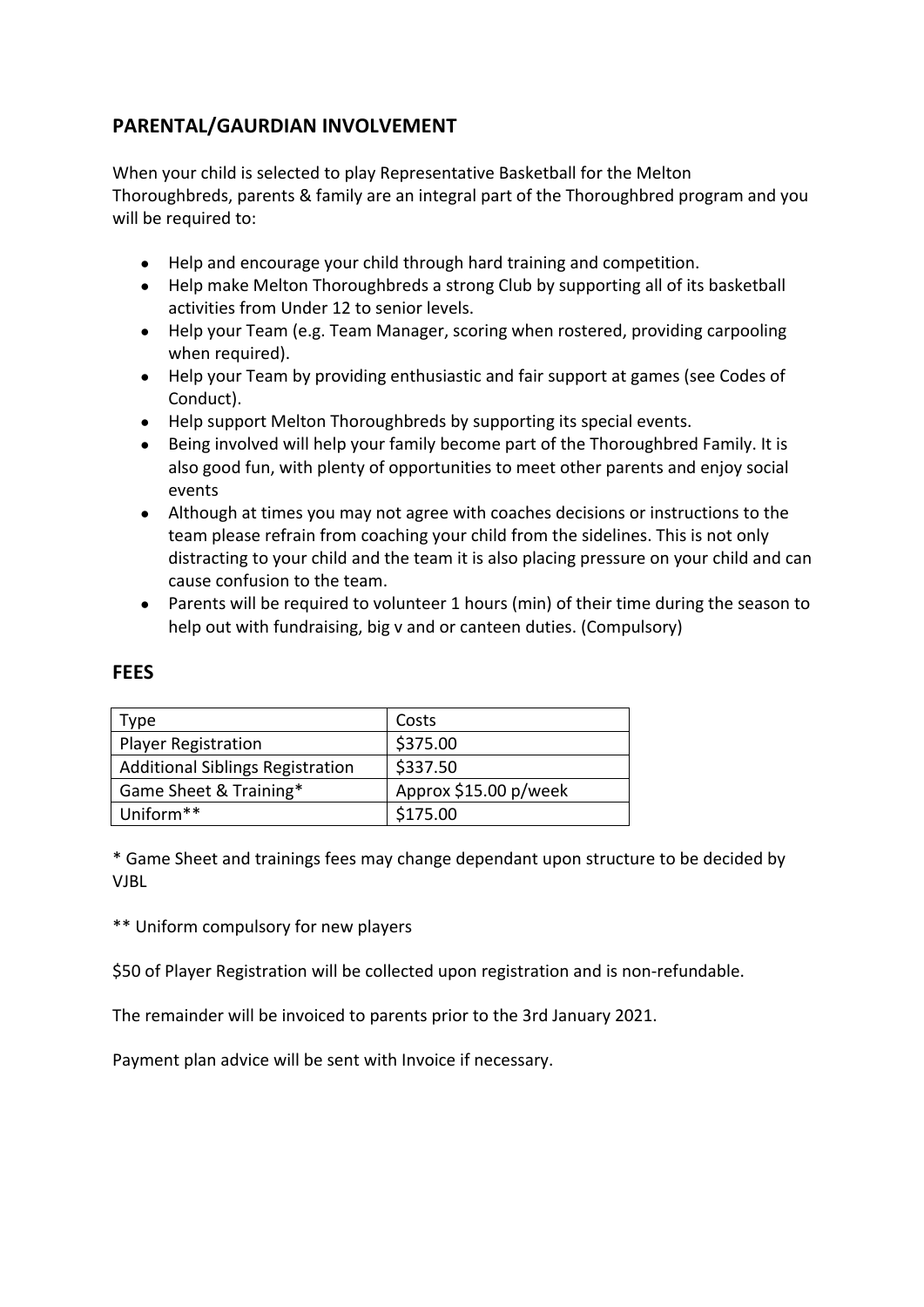### **UNIFORMS**

Melton Thoroughbred Basketball has a distinctive uniform which is worn with pride by our athletes. Some items are compulsory.

Uniform price list

| Playing Kit (Warm up Top<br>(SL), Playing Top, Playing | \$175.00 | Compulsory |  |  |
|--------------------------------------------------------|----------|------------|--|--|
| Shorts, Training Top)                                  |          |            |  |  |
| <b>Individual Items</b>                                |          |            |  |  |
| Warm up Top Short Sleeve                               | \$40.00  | Compulsory |  |  |
| Playing top (reversible)                               | \$60.00  | Compulsory |  |  |
| <b>Playing Shorts</b>                                  | \$60.00  | Compulsory |  |  |
| Training top (reversible)                              | \$40.00  | Compulsory |  |  |
| Hoddie                                                 | \$60.00  |            |  |  |
| <b>Track Suit Pants</b>                                | \$50.00  |            |  |  |
| <b>Water Bottles</b>                                   | \$8.00   |            |  |  |

### Please remember when wearing Club clothing you are seen as a representative of the Melton Thoroughbreds. Please act as great ambassadors for the Club.

The Club is looking to ensure our image and presentation in consistent. For this reason, only Melton Thoroughbred Club apparel is to be worn in games you represent the Club.

Players require the compulsory starter pack comprising Thoroughbred playing singlet, shorts, warmup top and reversible training singlet. In addition, a Thoroughbred hooded wind cheater during winter is required.

Players are required to wear the following to all Games including during warm-up and whilst on bench: 

- - Thoroughbreds playing singlet and shorts.
- - Thoroughbreds warm up top or Thoroughbreds hooded wind cheater.
- - Black Tracksuit pants.
- - Runners (Sliders may be worn in summer). UGG BOOTS and THONGS are NOT to be worn to games

Uniforms can be ordered upon registration with size completed at first training session.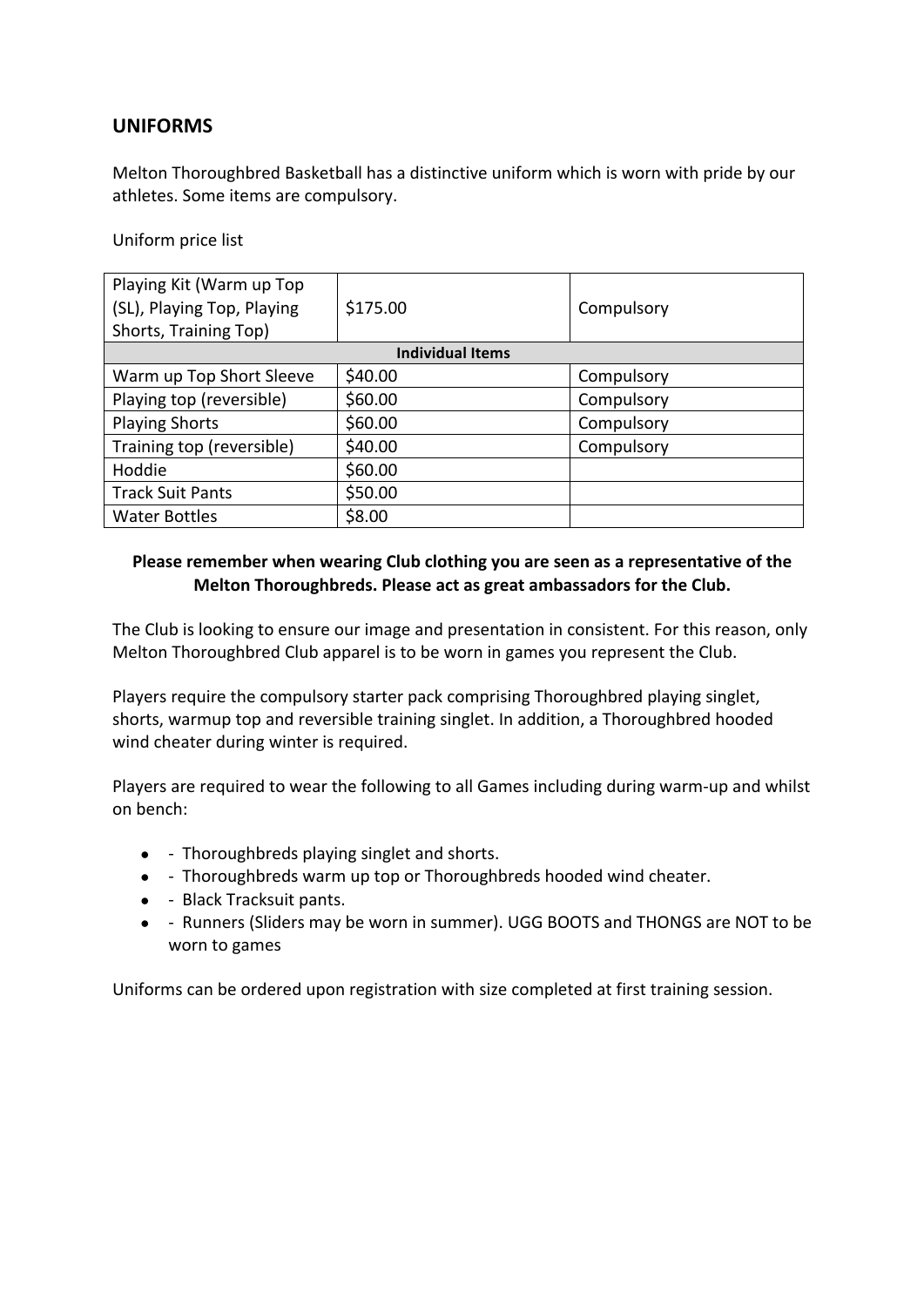### **TOURNAMENT PARTICIPATION**

Tournaments are part of team bonding process and ongoing skill development and your Coach will determine whether you attend one of these tournaments. All tournament entries are the responsibility of the Team Manager. During the year, there are many tournaments available to teams. Decisions regarding tournaments are made by the Coach and TM in consultation with the team.

The Club recommends that teams consider contributing to the cost of their coach's expenses in tournaments.

#### June: (COMPULSORY)

Australian Junior Classic. This tournament is an invitation-only entry with the top ranked teams in VC and other teams from other states in Australia invited to participate.

Ballarat Tournament. The Club will place all teams not competing in the Australian Junior Classic to play in this tournament.

### **CLUB EVENTS**

Throughout the year the Club runs some compulsory events  $-$  some are to fundraise and some are purely social.

#### **Team Photos - TBA**

#### **End of Season Presentation - TBA**

Fundraising and events will be held throughout the season. All Teams will be notified as events come up.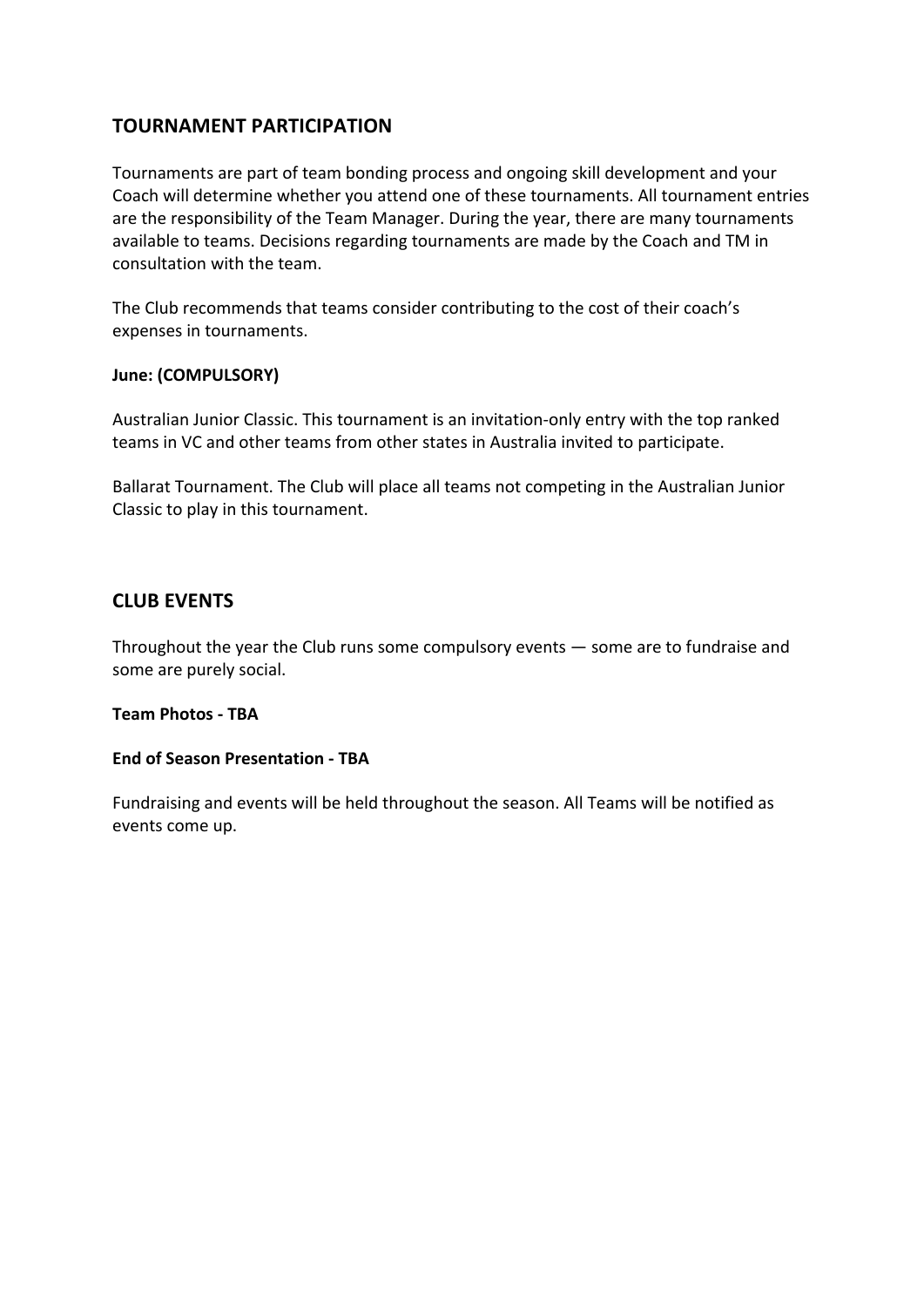## **CODES OF CONDUCT**

Every athlete and parent are required to acknowledge that they have read and will abide by the Player and Parent Codes of Conduct. These Codes of Conduct can be found on the VJBL website.

#### http://vjbl.com.au/policies/

Please ensure that you have confirmed that you have read and will agree to the three following documents:

- Player Code of Conduct form
- Parent Code of Conduct form
- Photographic and Emergency Consent

Your TM will issue a calendar on which you should record all known dates that your child is unavailable e.g. School camp, family holidays, etc. This will then form the basis for scoring rosters, etc.

In addition you will be given a table listing contact details for the team. Please refrain from emailing team members about anything other than issues regarding training and game and scoring details.

Under no circumstances are you to email or make contact with other team members regarding a grievance.

### **Club Contacts Melton Basketball Association Inc.**

**Chev Rego – MBA VJBL Delegate**

**Chris Johnson – Director of Coaching** 

**Ray Isaac – Basketball Operations Manager**

Heathdale Stadium 102 - 110 Centenary Avenue Melton Victoria 3337 (03) 9747 2002 

**General enquiries and uniforms** juniorthoroughbreds@meltonbasketball.com.au **Director of Coaching** doc@meltonbasketball.com.au